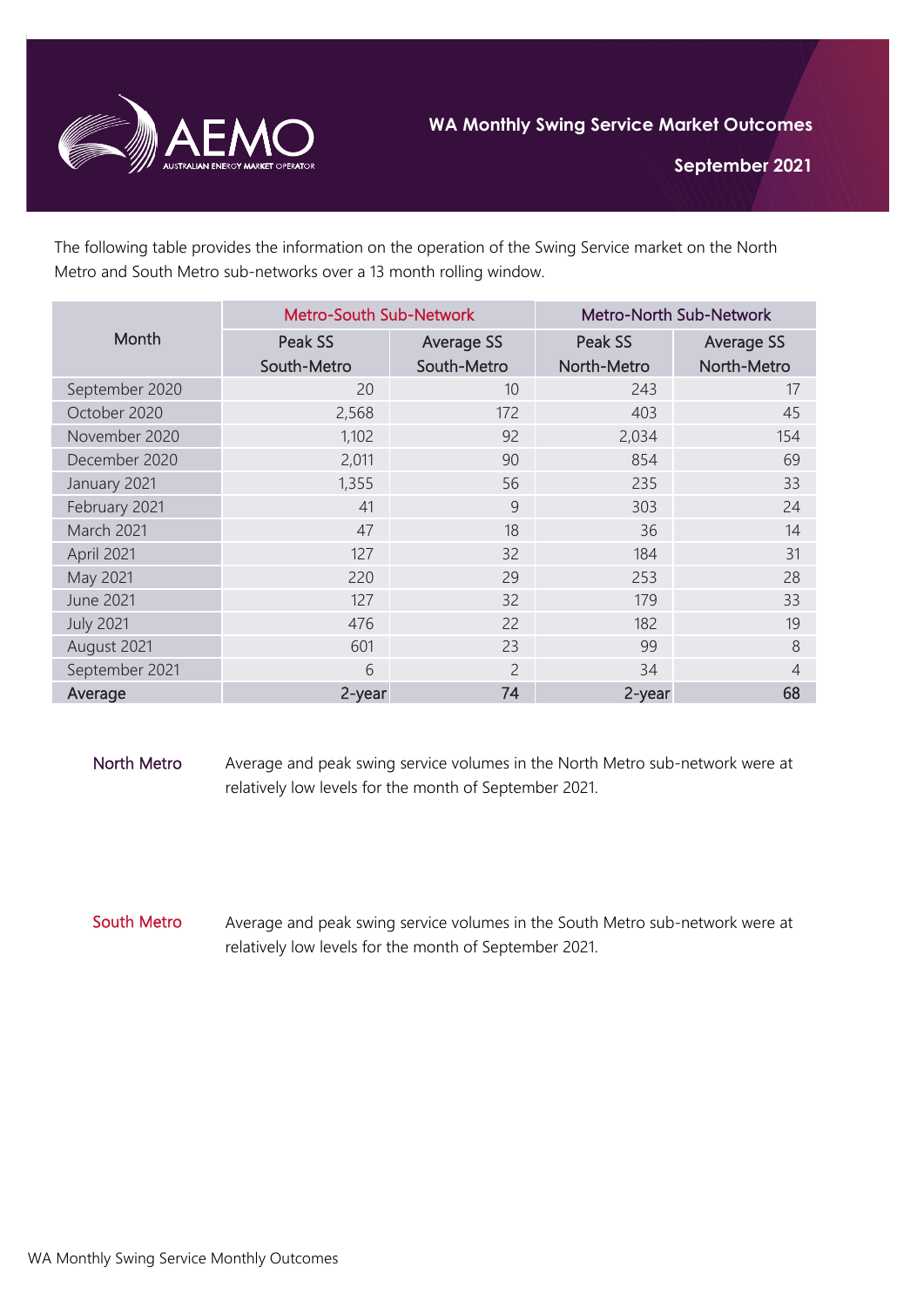

**WA Monthly Swing Service Market Outcomes**

**September-2021**